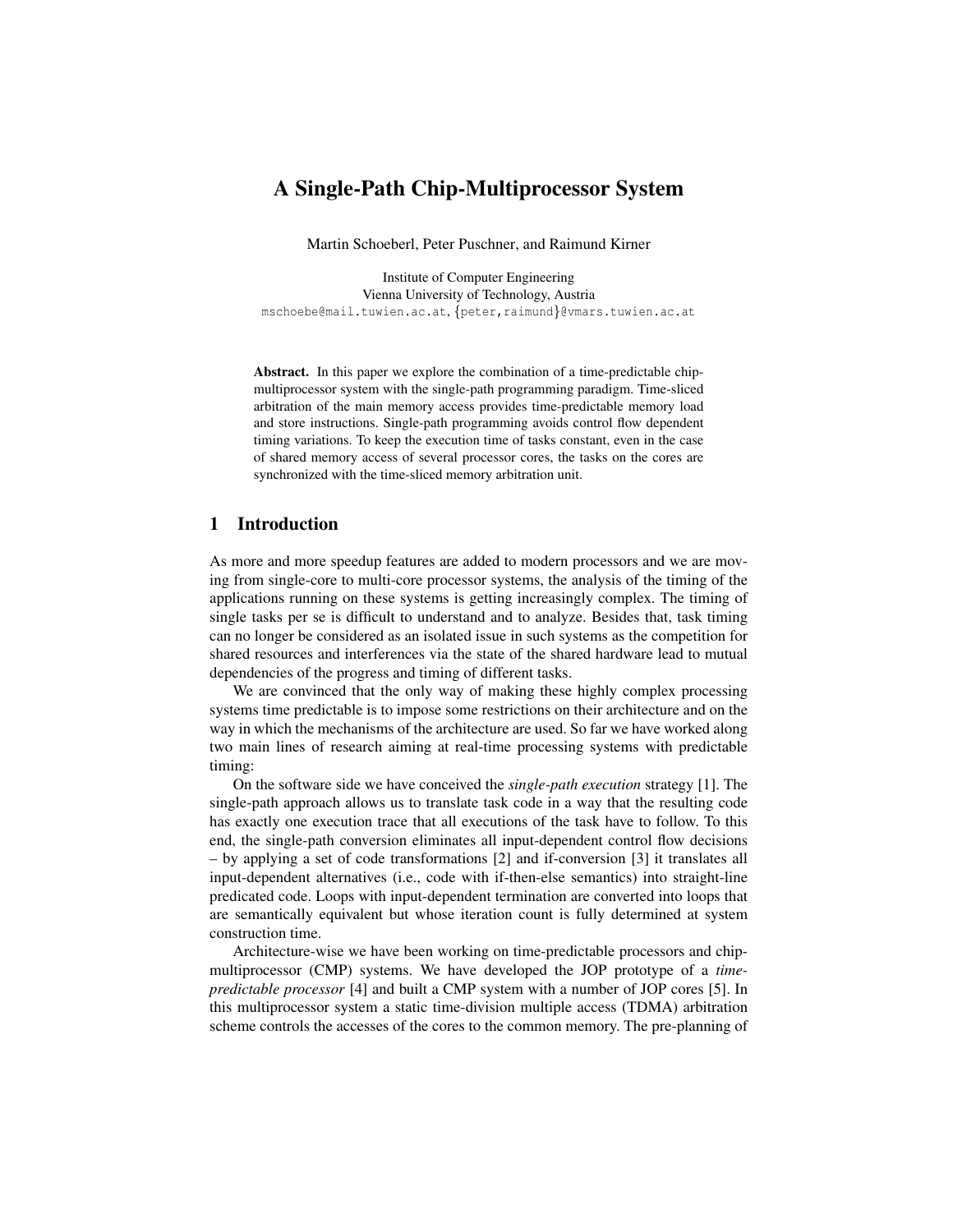memory access schedules eliminates the need for dynamic conflict resolution and guarantees the temporal isolation that is necessary to allow for an independent progression of the computations on the CMP cores.

So far, we have dealt with each of the two topics in separation. This paper is the first that describes our work on *combining* the concepts of the *single-path approach and our time-predictable CMP architecture*. We thus present an execution environment that provides both temporal predictability to the highest degree and the performance benefits of parallel code execution on multiple cores. By generating deterministic single-path code, running this code on predictable processor cores, and using a rigid, pre-planned scheme to access the global memory we manage to achieve completely stable, and therefore predictable execution times for each single task in isolation as well as for entire applications consisting of multiple cooperating tasks running on different cores. To the best of our knowledge this has not been achieved for any other state-of-the-art CMP system so far.

### 2 The Single-Path Chip-Multiprocessor System

The main goal of our approach is to build an architecture that provides a combination of good performance and high temporal predictability. We rely on chip-multiprocessing to achieve the performance goal and on an offline-planning approach to make our system predictable. The idea of the latter is to take as many control decisions as possible before the system is actually run. This reduces the number of branching decisions that need to be taken during system operation, which, in turn, causes a reduction of the number of possible action sequences with possibly different timings that need to be considered when planning respectively evaluating the system's timely operation.

#### 2.1 System Overview

We consider a CMP architecture that hosts *n* processor cores, as shown in Figure 1. On each core the execution of simple tasks is scheduled statically as cyclic executive. All core's schedulers have the same major cycle that is synchronized to the shared memory arbiter. Each of the processors has a small local method cache (M\$) for storing recently used methods, a local stack cache (S\$), and a small local scratchpad memory (SPM) for storing temporary data. The scratchpad memory can be mapped to thread local scopes [6] for integration into the Java programming language.

All caches contain only thread local data and therefore no cache coherence protocol is needed. To avoid cache conflicts between the different cores our CMP system does not provide a shared cache. Instead, the cores of the time-predictable CMP system access the shared main memory via a TDMA based memory arbiter with fine-grained statically-scheduled access.

#### 2.2 TDMA Memory Arbiter

The TDMA based memory arbiter provides a static schedule for the memory access. Therefore, access time to the memory is independent of tasks running on other cores. In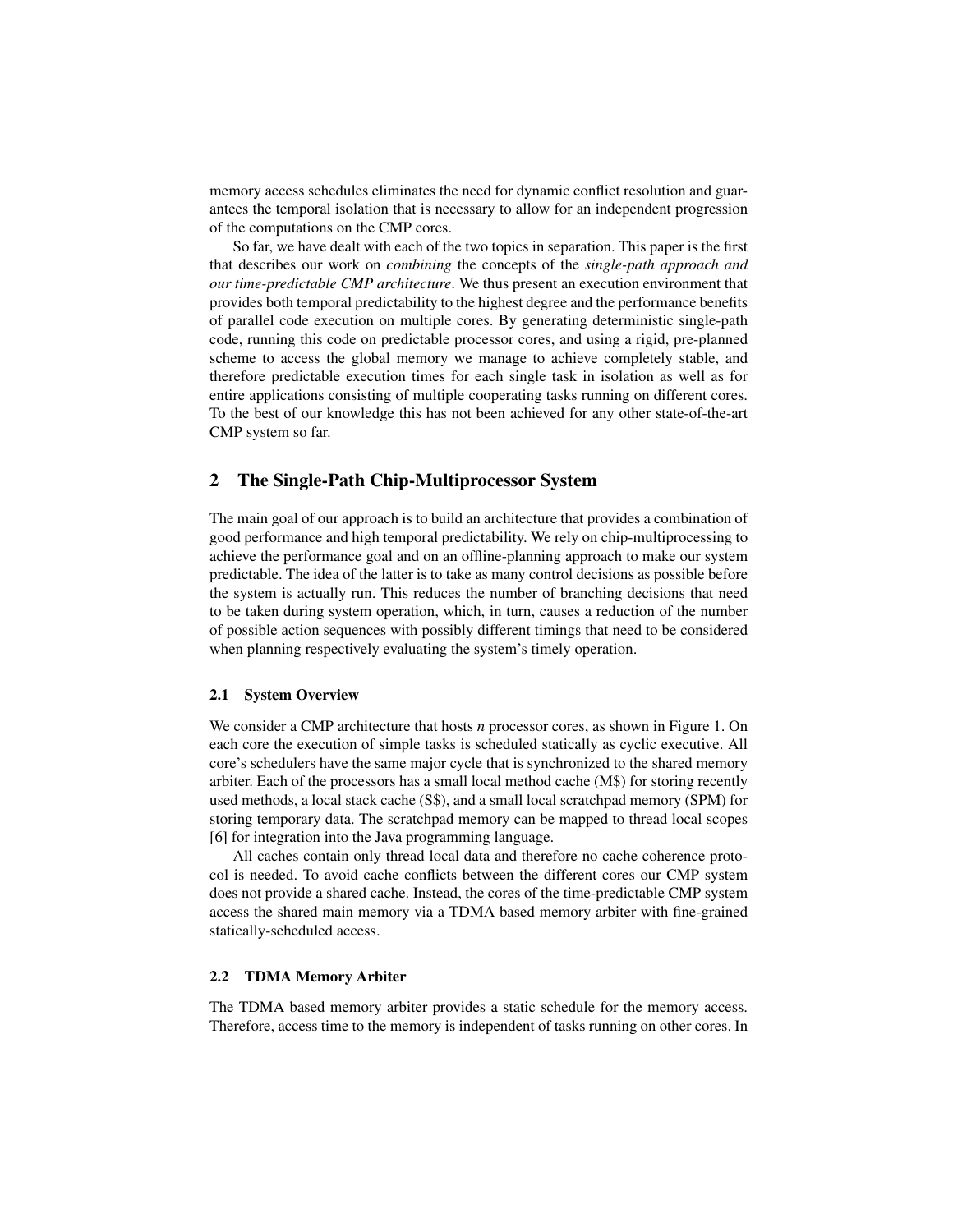

Fig. 1. A JOP based CMP system with core local caches (M\$, S\$) and scratchpad memories (SPM), a TDMA based shared memory arbiter, and the memory controller.

the default configuration each processor cores has an equally sized slot for the memory access. The TDMA schedule can also be optimized for different utilizations of processing cores. In [7] we have optimized the TDMA schedule to distribute slack time of tasks to other tasks with a tighter deadline.

The worst-case execution time (WCET) of a memory loads or stores can be calculated by considering the worst-case phasing of the memory access pattern relative to the TDMA schedule [8]. With single-path programming, and the resulting static memory access pattern, the execution time of tasks on a TDMA based CMP system is almost constant. The only jitter results from different phases of the task start time to the TDMA schedule.

The maximal execution time jitter, due to different phases between the task start time and the TDMA schedule, is the length of the TDMA round minus one. Thus, the TDMA arbiter very well supports time-predictable program execution. The maximal jitter due to TDMA delays is bounded and relatively small. And if one is interested to even completely avoid this short bounded execution time jitter, this can be achieved by synchronizing the task start with the TDMA schedule, using the deadline instruction described in Section 3.2.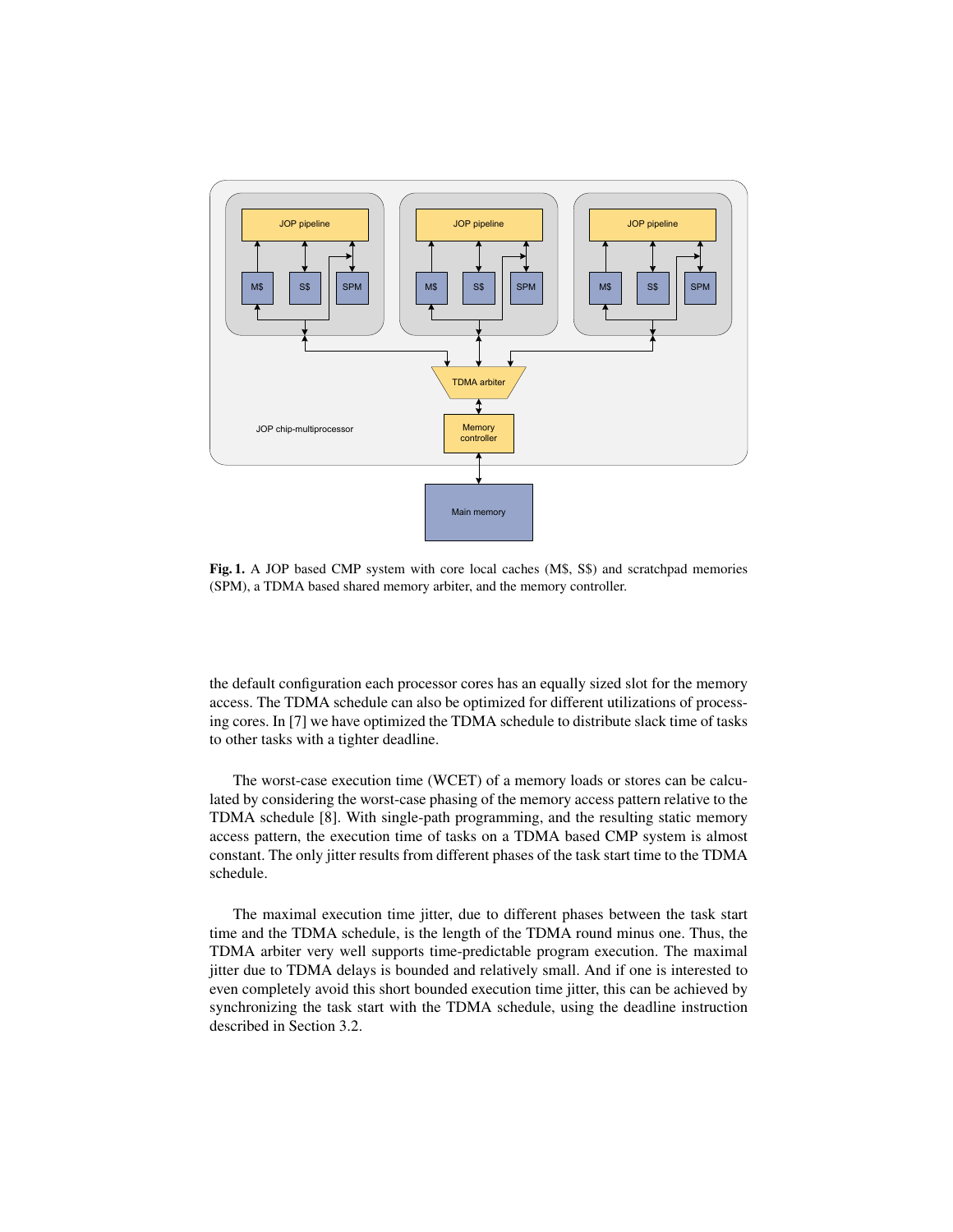#### 2.3 Tasks

All tasks in our system are periodic. Tasks are considered to be simple tasks according to the *Simple-Task Model* introduced in [9]:<sup>1</sup> Task inputs are assumed to be available when a task instance starts, and outputs become ready for further processing upon completion of a task execution. Within its body a task is purely functional, i.e., it does neither access common resources nor does it include delays or synchronization operations.

To realize the simple-task abstraction, a task implementation actually consists of a sequence of three parts: *read inputs – execute – write outputs*. While the application programmer must provide the code for the *execute* part (i.e., the functional part), the first and the third part can be automatically generated from the description of the task interface. These *read* and *write* parts of the task implementations copy data between the shared state and task-local copies of that state. The local copies can reside in the common main memory or in the processor-local scratchpad memory. The placement depends on the access frequency and size of the local state. Care must be taken to schedule the data transfers between the local state copy and the global, shared state such that all precedence and mutual exclusion constraints between tasks are met. This scheduling problem is very similar to the problem of constructing static scheduling tables for distributed hard real-time computer systems with TDMA message scheduling in which task execution has to be planned such that task-order relations are obeyed and the message and task sequencing guarantees that all communication constraints are met. A solution to this scheduling problem can be found in [10].

Following our strategy to achieve predictability by minimizing the number of control decisions taken during runtime, all tasks are implemented in single path code. This means, we apply the single-path transformation described in [1, 2] to (a) serialize all input-dependent branches and (b) transform all loops with input-dependent termination into loops with a constant iteration count. In this way, each instance of a task executes the same sequence of instructions and has the same temporal access pattern to instructions and data.

#### 2.4 Mechanisms for Performance and Time Predictability

By executing tasks on different cores with some local cache and scratchpad memory we manage to increase the system's performance over a single-processor system. The following mechanisms make the operation of our system highly predictable:

- Tasks on a single core are executed in a cyclic executive, avoiding cache influences due to preemption.
- Accesses to the global shared memory are arbitrated by a static TDMA memory arbitration scheme, thus leaving no room for unpredictable conflict resolution schemes and unknown memory access times.
- The starting point of all task periods and the starting point of the TDMA cycle for memory accesses are synchronized, and each task execution starts at a pre-defined offset within its period. Further, the single-path task implementation guarantees a

<sup>&</sup>lt;sup>1</sup> More complex task structures can be simulated by splitting tasks into sets of cooperating simple tasks.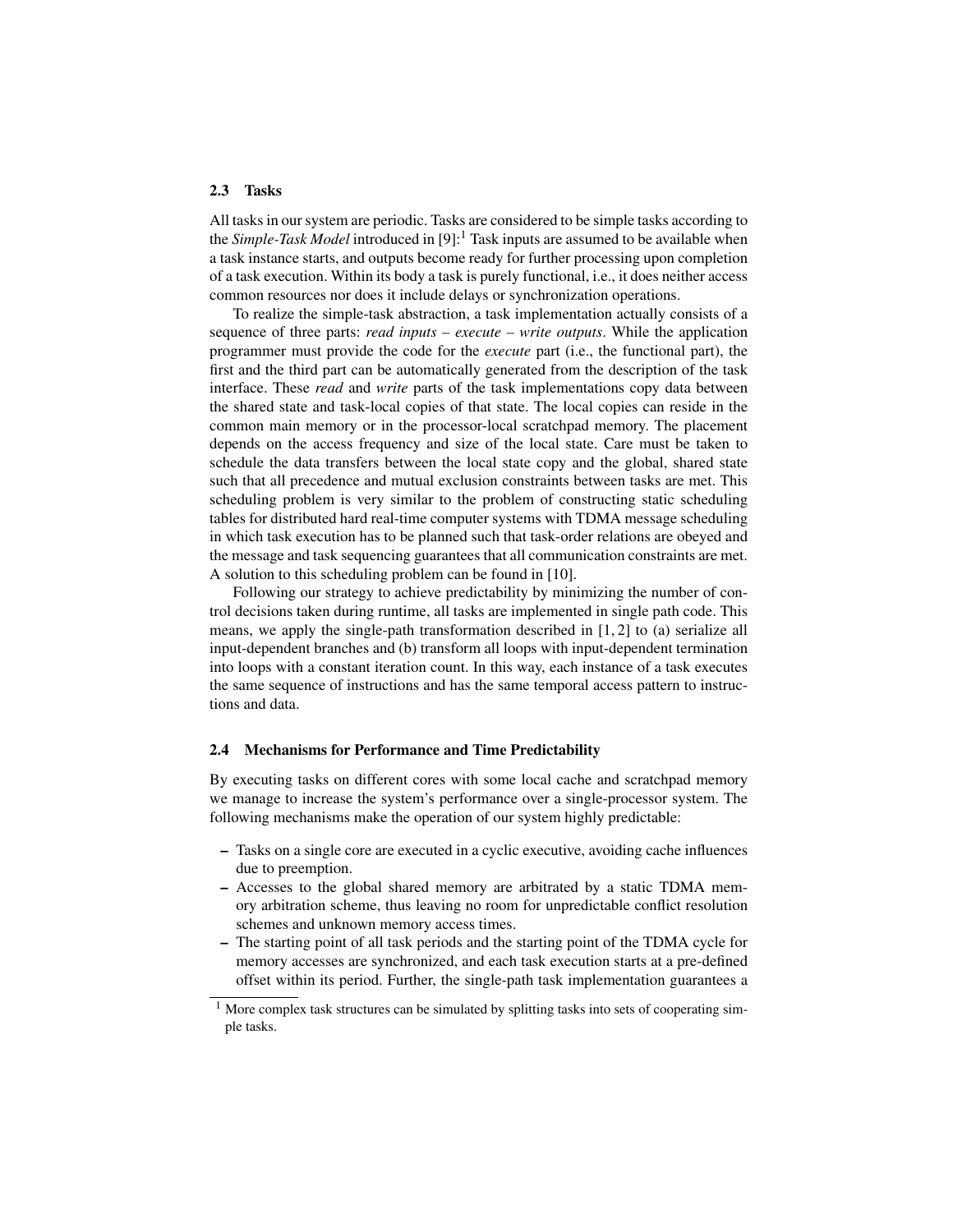unique trace of instruction and memory accesses. All these properties taken together allow for an exact prediction of instruction execution times and memory access times, thus making the overall task timing fully transparent and predictable.

– As the *read* and *write* sections of the tasks may need more than a single TDMA slot for transferring their data between the local and the global memory, *read* and *write* operations are pre-planned and executed in synchrony with the global execution cycle of all tasks.

Besides its support for predictability, our planning-based approach allows for the following optimizations of the TDMA schedules for global memory accesses. These optimizations are based on the knowledge available at the planning time:

- The single-path implementation of tasks allows us to exactly spot which parts of a task's *execute* part need a higher and which parts need a lower bandwidth for accessing the global memory (e.g., a task does not have to fetch instructions from global memory while executing a method that it has just loaded into its local cache). This information can be used to adapt the memory access schedule to optimize the overall performance of memory accesses. While an adaption of memory-access schedules to the bandwidth requirements of different processing phases has been proposed before [11, 12], it seems that this technique can provide its maximum benefit when applied to single-path code – only the execution of single-path code yields a unique, and therefore fully predictable sequence and timing of memory accesses.
- A similar optimization can be applied to optimize the timing of memory accesses during the *read* and *write* sections of the task implementations. These sections access shared data and should therefore run under mutual exclusion. Mutual exclusion is guaranteed by the static, table-driven execution regime of the system. Still, the critical sections should be kept short. The latter could be achieved by an adaption of the TDMA memory schedule that assigns additional time slots to tasks at times when they perform memory-transfer operations.

Our target is a time-deterministic system, which means that not only the value of a function is deterministic, but also the execution time. It is desirable to exactly know which instruction is executed at each point in time. Execution time shall be a *repeatable* and *predictable* property of the system [13].

## 3 Implementation

The proposed design is evaluated in the context of the Java optimized processor (JOP) [4] based CMP system [5]. We have extended JOP with two instructions: a predicated move instruction for single-path programming in Java and a deadline instruction to synchronize application tasks with the TDMA based memory arbiter.

#### 3.1 Conditional Move

Single path programming substitutes control decisions (if-then-else) by predicated move instructions. To avoid execution time jitter, the predicated move has to have a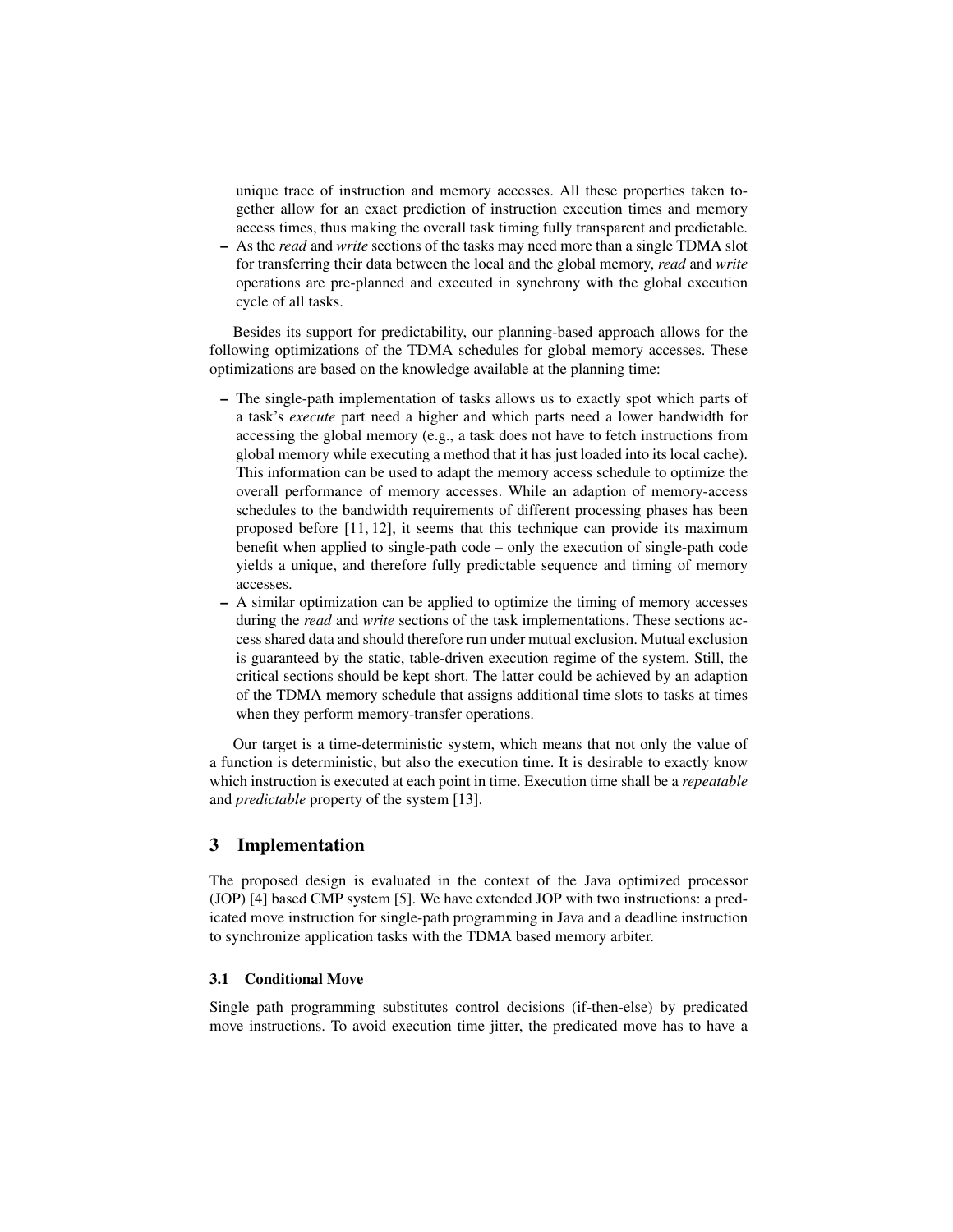constant execution time. On JOP we have implemented a predicated move for integer values and references. This instruction represents a new, system specific Java virtual machine (JVM) bytecode. This new bytecode is mapped to a *native* function for access from Java code. The semantic of the function

 $result = Native.condMove(x, y, b);$ 

is equivalent to

result =  $b$  ?  $x : y$ ;

without the need for any branch instruction. The following listing shows usage of conditional move for integer and reference data types. The program will print 1 and true.

> String  $a = "true";$ String  $b = "false";$ String result; int val; boolean cond = true;

val = Native.condMove(1, 2, cond); System.out.println ( val );  $result = (String)$  Native.condMoveRef(a, b, cond); System.out.println ( result );

The representation of the conditional move as a native function call has no call overhead. The function is substituted by the system specific bytecode during link time (similar to function inlining).

#### 3.2 Deadline Instruction

In order to synchronize a task with the TDMA schedule a wait instruction with a resolution of single clock cycles is needed. We have implemented a deadline instruction as proposed in [14]. The deadline instruction stalls the processor pipeline until the desired time in clock cycles.

To avoid a change in the execution pipeline we have implemented a semantic equivalent to the deadline instruction. Instead of changing the instruction set of JOP, we have implemented an I/O device for the cycle accurate delay. The time value for the absolute delay is written to the I/O device and the device delays the acknowledgment of the I/O operation until the cycle counter reaches this value. This simple device is independent of the processor and can be used in any architecture where an I/O request needs an acknowledgment.

I/O devices on JOP are mapped to so called *hardware objects* [15]. A hardware object represents an I/O device as a plain Java object. Field read and write access are actual I/O register read and write accesses. The following code shows the usage of the deadline I/O device.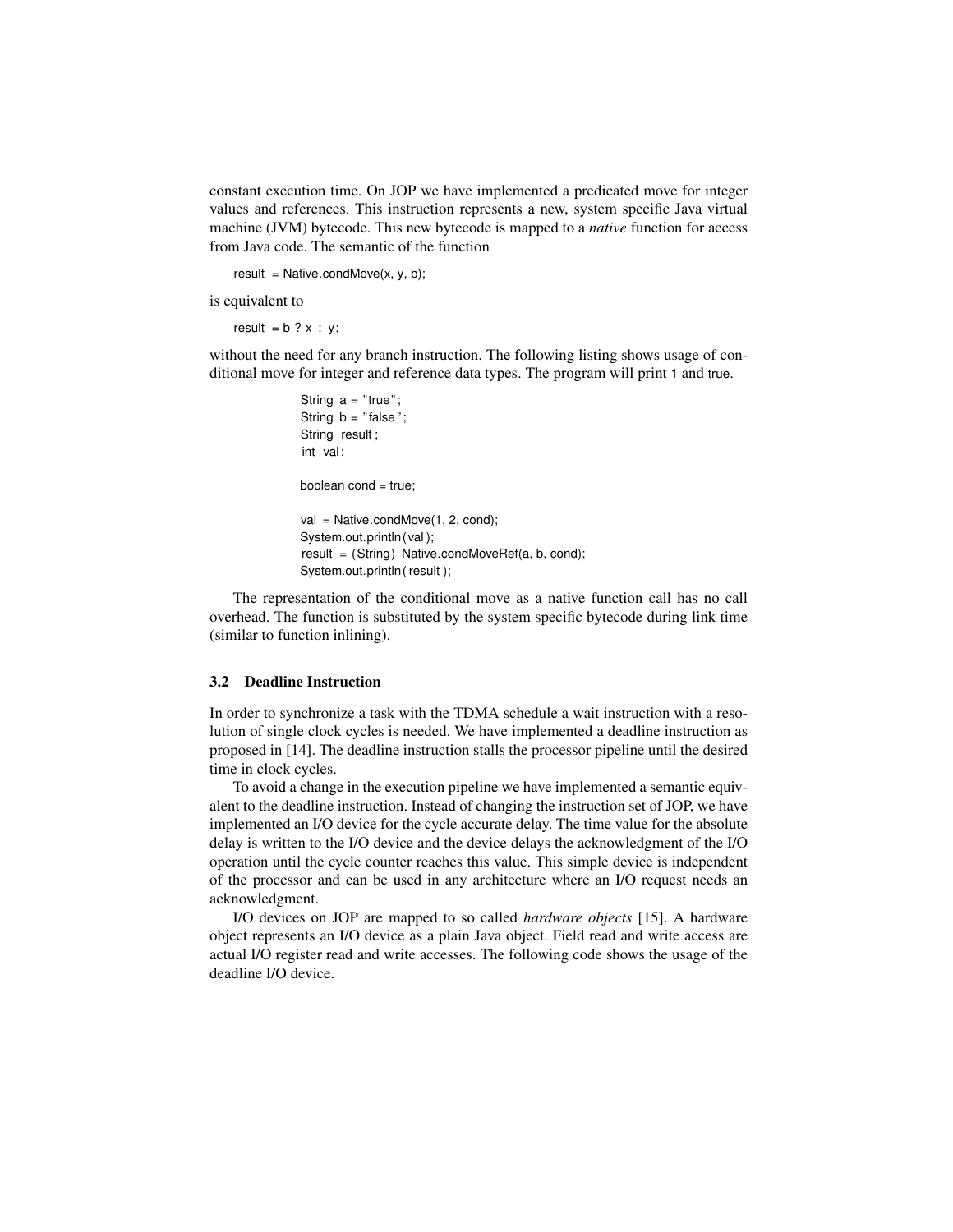SysDevice sys = IOFactory.getFactory().getSysDevice();

int time  $=$  sys. cntlnt;  $time += 1000$ ; sys.deadLine = time;

The first instruction requests a reference to the system device hardware object. This object (sys) is accessed to read out the current value of the clock cycle counter. The deadline is set to 1000 cycles after the current time and the assignment sys.deadline = time writes the deadline time stamp into the I/O device and blocks until that time.

# 4 Evaluation

We evaluate our proposed system within a Cyclone EP1C12 field-programmable gate array that contains 3 processor cores and 1 MB of shared memory. The shared memory is an SRAM with 2 cycles read access time and 3 cycles write access time. Some bytecode instructions contain several memory accesses (e.g., an array access needs three memory reads: read of the array size for the bounds check, an indirection through a forwarding handle,<sup>2</sup> and the actual read of the array value). For several bytecode instructions the WCET is minimized with a slot length of 6 cycles. The resulting TDMA round for three cores is 18 cycles.

As a first experiment we measure the execution time of a short program fragment with access to the main memory. Without synchronizing the task start with the TDMA arbiter we expect some jitter. To provoke all possible phase relations between the task and the TDMA schedule the deadline instruction was used to shift the task start relative to the TDMA schedule. The resulting execution time varies between 342 and 359 clock cycles. Therefore, the maximum observed execution time jitter is the length of the TDMA round minus one (17 cycles).

With the deadline instruction we make each iteration of the task start at multiples of the TDMA round (18 clock cycles in our example). In that case each task executes for a cycle accurate constant duration. This little experiment shows that single-path programming on a CMP system, synchronized with the TDMA based memory arbitration, results in *repeatable* execution time [13].

#### 4.1 A Sample Application

To validate our programming model for cycle-accurate real-time computing, we developed a controller application that consists of five communicating tasks. This case study is a demonstrator that cycle-accurate computing is possible on a CMP system. Further, this case study give us some insights about the practical aspects of using the proposed programming model.

The architecture of the sample application is given in Figure 2. The application is demonstrative because of its rather complex inter-process communication pattern, which shows the need of precise scheduling decisions to meet the different precedence constraints. The application consists of the following tasks:

<sup>&</sup>lt;sup>2</sup> The forwarding handle is needed for the implementation of the real-time garbage collector.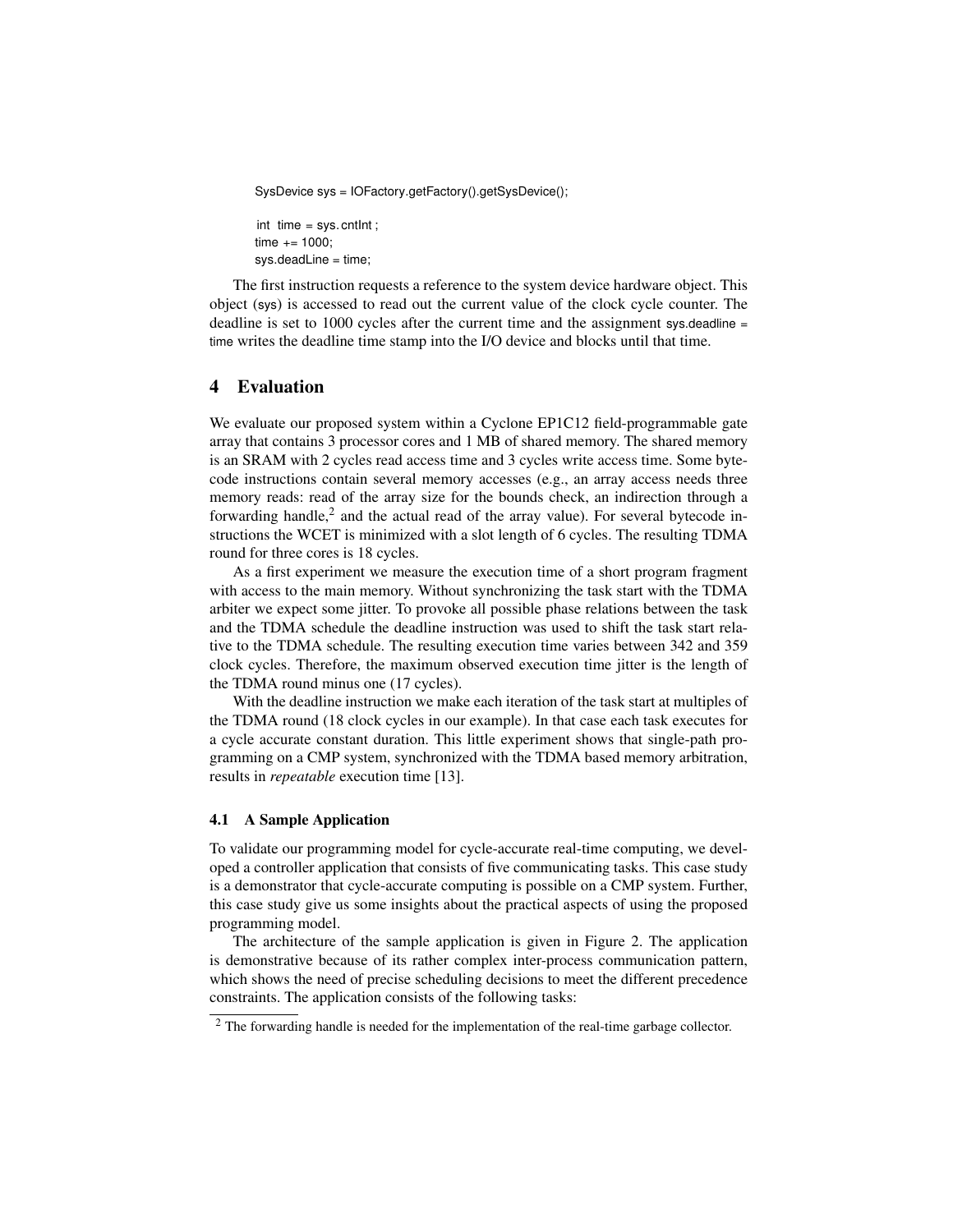

Fig. 2. Sample application: control application

- $τ_1$  and  $τ_2$  are the sampling tasks that read from sensors.  $τ_1$  samples the reference value and  $\tau_2$  samples the system value. This two tasks share the same code basis and they run at the double frequency than the controller task to allow a low-pass filtering by averaging the sensor values.
- $-\tau_3$  is the proportional-integral-derivative controller (PID controller) that gets the reference value from  $\tau_1$  and the feedback of the current system value from  $\tau_2$ .
- $\tau_4$  is a system guard similar to a watchdog timer that controls the liveness of  $\tau_1$ ,  $\tau_2$ , and  $\tau_3$ . Whenever the write phase of  $\tau_1$ ,  $\tau_2$ , and  $\tau_3$  has not been executed between two subsequent activations of  $\tau_4$  then the system is set into an error state.
- $-$  τ<sub>5</sub> is a monitoring task that periodically collects the sensor values (from  $\tau_1$  and  $\tau_2$ ) and the control value (from  $\tau_3$ ). The write part of  $\tau_5$  is currently empty, but it can be used to include the code for transferring the collected system state to a host computer.

The inter-task communication of the sample application is summarized in Figure 3. It shows that this small application has a relatively complex communication pattern. Each task communicates with almost all other tasks. The communication pattern has a direct influence on the system schedule. The resulting precedence constraints have to be taken into account for scheduling the read, execute, and write phases for each task. And of course, since this is a CMP system, some of the task phases are executed in parallel, which complicates the search for a tight schedule.

Tasks  $\tau_1$ - $\tau_5$  are implemented in single-path code, thus their execution time does not depend on control-flow decisions. Since also the scheduler has a single-path implementation, the system executes exactly the same instruction sequence at each scheduling round.

All tasks are synchronized on each activation with the same phase of the TDMA based memory arbiter. Therefore, their execution time does not have any jitter due to different phase alignments of the memory arbiter.

With such an implementation style it is possible on the JOP to determine the WCET of each task directly by a single execution-time measurement (by enforcing either a cache hit or miss of the method). Table 1 shows the observed WCET values for each task, given separately for the read, execute, and write part of the tasks. The absolute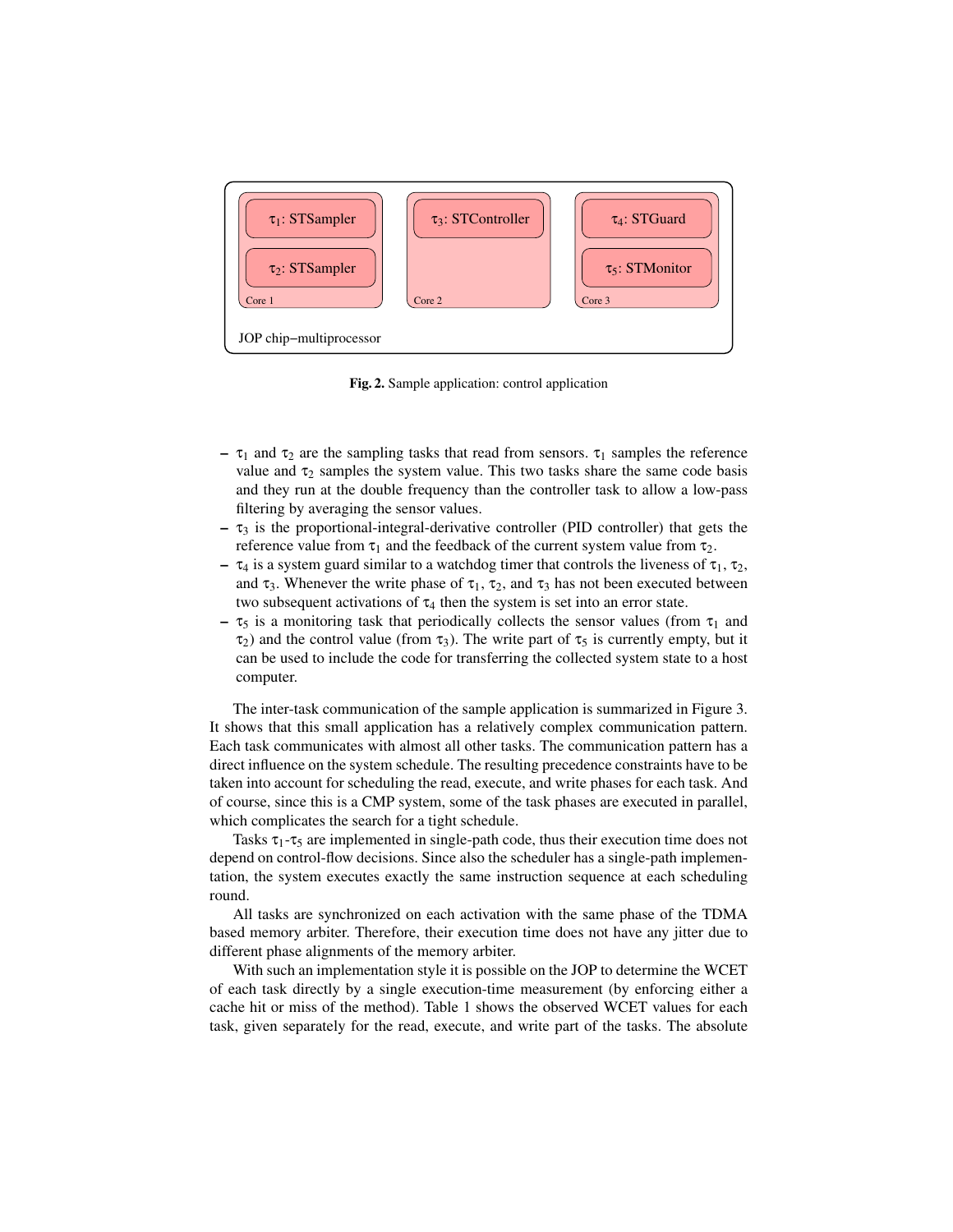

Fig. 3. Communication directions of the control application

Table 1. Measured single-path execution time in clock cycles

| Task             | Read  | Execute | Write | Total |
|------------------|-------|---------|-------|-------|
| $\tau_1, \tau_2$ | 594   | 774     | 576   | 1944  |
| $\tau_3$         | 864   | 65250   | 576   | 66690 |
| $\tau_4$         | 26604 | 324     | 28422 | 55350 |
| τς               | 1368  | 324     | 324   | 2016  |

WCET values are not that important to discuss, but more important is the fact that the execution time of each task is deterministic, not depending on the input data.

To summarize on the practical aspects of the programming model, it has shown that even this relatively simple application results in a scheduling problem that is rather tricky to be solved without tool support. For the purpose of our paper we solved it manually using a graphical visualization of the relative execution times and determining the activation times of each task manually. However, to successfully use this programming model for industrial production code, the use of a scheduling tool is highly advisable [10]. With respect to generating a tight schedule, it has shown that the predictable execution time of all tasks is very helpful.

### 5 Related Work

Time-predictable multi-threading is developed within the PRET project [14]. The processor cores are based on a RISC architecture. Chip-level multi-threading for up to six threads eliminates the need for data forwarding, pipeline stalling, and branch prediction. The access of the individual threads to the shared main memory is scheduled similar to our TDMA arbiter with the so called *memory wheel*. The PRET architecture implements the deadline instruction to perform time based, instead of lock based, synchronization for access to shared data. In contrast to our simple task model, where synchronization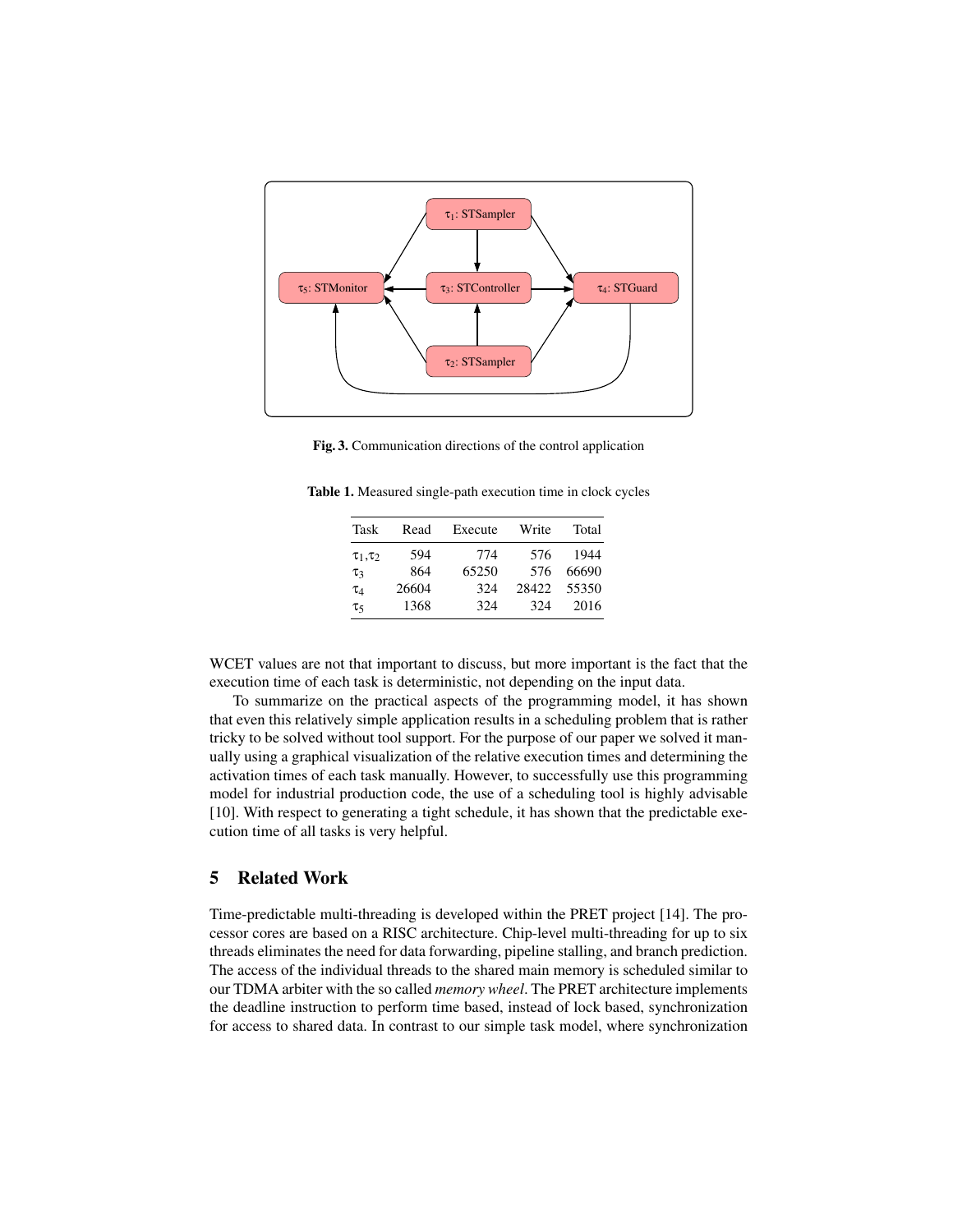is avoided due to the three different execution phases, the PRET architecture performs time based synchronization within the execution phase of a task.

The approach, which is closest related to our work, is presented in [11, 12]. The proposed CMP system is also intended for tasks according to the simple task model [9]. Furthermore, the local cache loading for the cores is performed from a shared main memory. Similar to our approach, a TDMA based memory arbitration is used. The paper deals with optimization of the TDMA schedule to reduce the WCET of the tasks. The design also considers changes of the arbiter schedule during task execution to optimize the execution time. We think that this optimization can be best performed when the access pattern to the memory is statically known – which is only possible with singlepath programming. Therefore, the former approach to TDMA schedule optimization shall be combined with our single-path based CMP system.

Optimization of the TDMA schedule of a CMP based real-time system has been proposed in [7]. The described system proposes a single core per thread to avoid the overhead of thread preemption. It is argued that future systems will contain many cores and the limiting resource will be the memory bandwidth. Therefore, the memory access is scheduled instead of the processing time.

#### 6 Conclusion

A statically scheduled chip-multiprocessor system with single-path programming and a TDMA based memory arbitration delivers repeatable timing. The repeatable and predictable timing of the system simplifies the safety argument: measurement of the execution time can be used instead of WCET analysis. We have evaluated the idea in the context of a time-predictable Java chip-multiprocessor system. The cycle accurate measurements showed that the approach is sound.

For the evaluation of the system we have chosen a TDMA slot length that was optimal for the WCET of individual bytecodes. If this slot length is also optimal for single-path code is an open question. In future work we will evaluate different slot lengths to optimize the execution time of single-path tasks. Furthermore, the change of the TDMA schedule at predefined points in time is another option we want to explore.

### Acknowledgments

The research leading to these results has received funding from the European Community's Seventh Framework Programme [FP7/2007-2013] under grant agreement number 214373 (Artist Design) and 216682 (JEOPARD).

## References

1. Puschner, P., Burns, A.: Writing temporally predictable code. In: Proc. 7th IEEE International Workshop on Object-Oriented Real-Time Dependable Systems. (Jan. 2002) 85–91